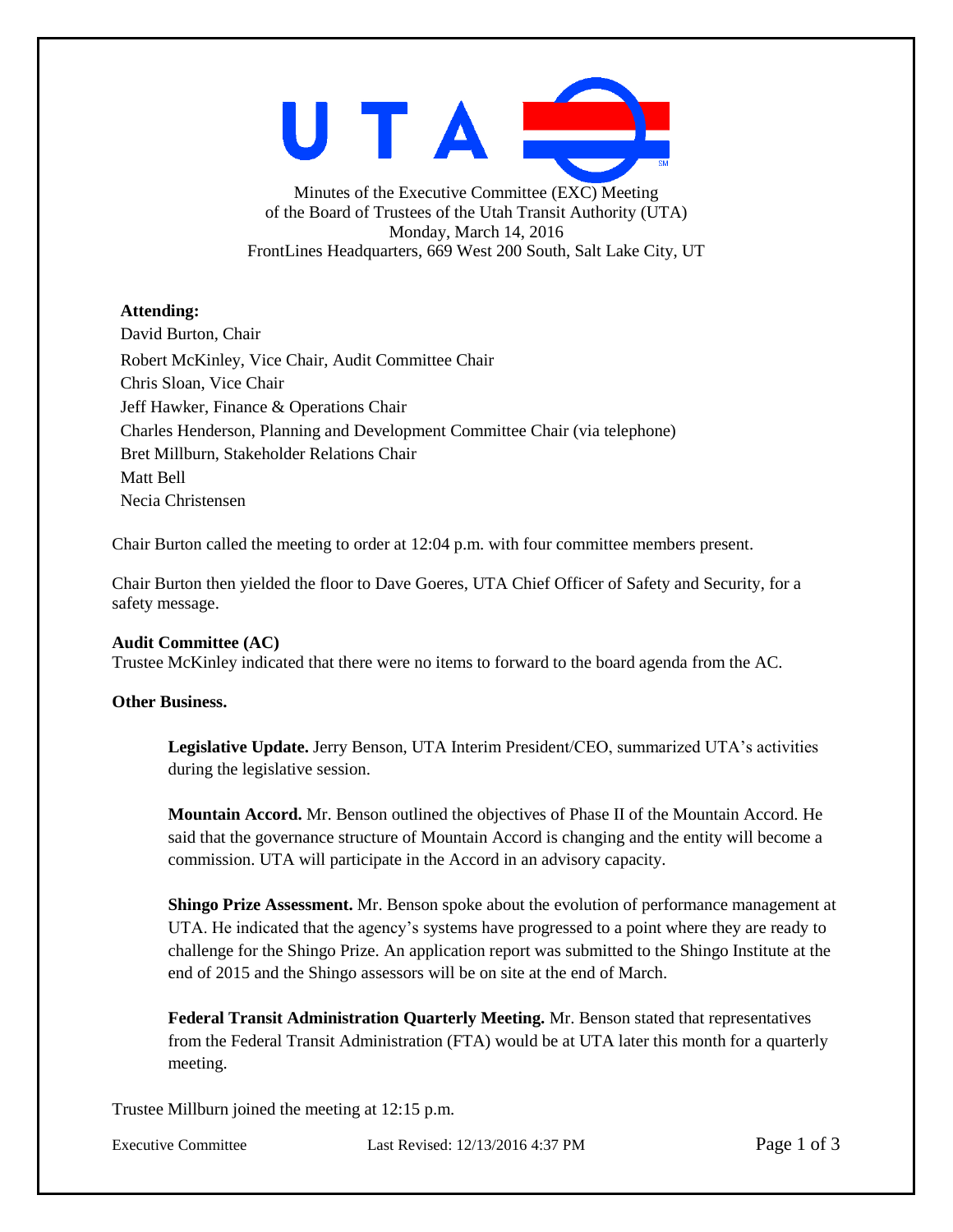## **Finance and Operations Committee (FOC)**

Trustee Hawker indicated that there were no items to forward to the board agenda from the FOC.

## **Planning and Development Committee (PDC)**

Trustee Henderson indicated attendees at the PDC meeting held on March 9, 2016 had discussed:

- 1. Ogden Locally-Preferred Alternative Adoption.
	- a. Hal Johnson, UTA Manager of Project Development and Systems Planning, delivered a presentation on the study that identified the locally preferred alternative. A motion to forward approval of the locally-preferred alternative to the board agenda was made by Trustee Sloan and seconded by Trustee Millburn. The motion carried by unanimous consent with five aye votes.

Trustee Henderson joined the meeting via telephone at 12:35 p.m.

- 2. Final 2016 Goals.
	- a. Steve Meyer, UTA Chief Development Officer, explained the investment per rider (IPR) addition to the 2016 goals. The proposed IPR goal was \$4.18. Questions were posed by trustees and answered by staff. A motion to forward the IPR addition to the final 2016 goals to the board agenda was made Trustee Henderson and seconded by Trustee Hawker. The motion carried by unanimous consent with six aye votes, including one aye vote from Trustee Henderson via telephone.

#### **Stakeholder Relations Committee (SRC)**

Trustee Millburn indicated there were no items to forward to the board agenda from the SRC.

## **Action Items.**

1. Approval of January 19, 2016 Meeting Report.

A motion to approve the January 19, 2016 meeting report was made by Trustee McKinley and seconded by Trustee Millburn. The motion carried by unanimous consent, including one aye vote from Trustee Henderson via telephone.

## **Board Coordination.**

A brief outline of the events surrounding the March board meeting was given.

#### **Closed Session.**

Chair Burton indicated there were items to be discussed in closed session. A motion to move into closed session was made by Trustee Sloan and seconded by Trustee Millburn. The motion carried by unanimous consent and the EXC moved into closed session at 12:50 p.m.

#### **Open Session.**

A motion to return to open session was made by Trustee Millburn and seconded by Trustee Henderson via telephone. The motion carried by unanimous consent and the EXC returned to open session at 1:43 p.m.

## **Action Taken Regarding Matters Discussed in Closed Session.**

No action was taken regarding matters discussed in closed session.